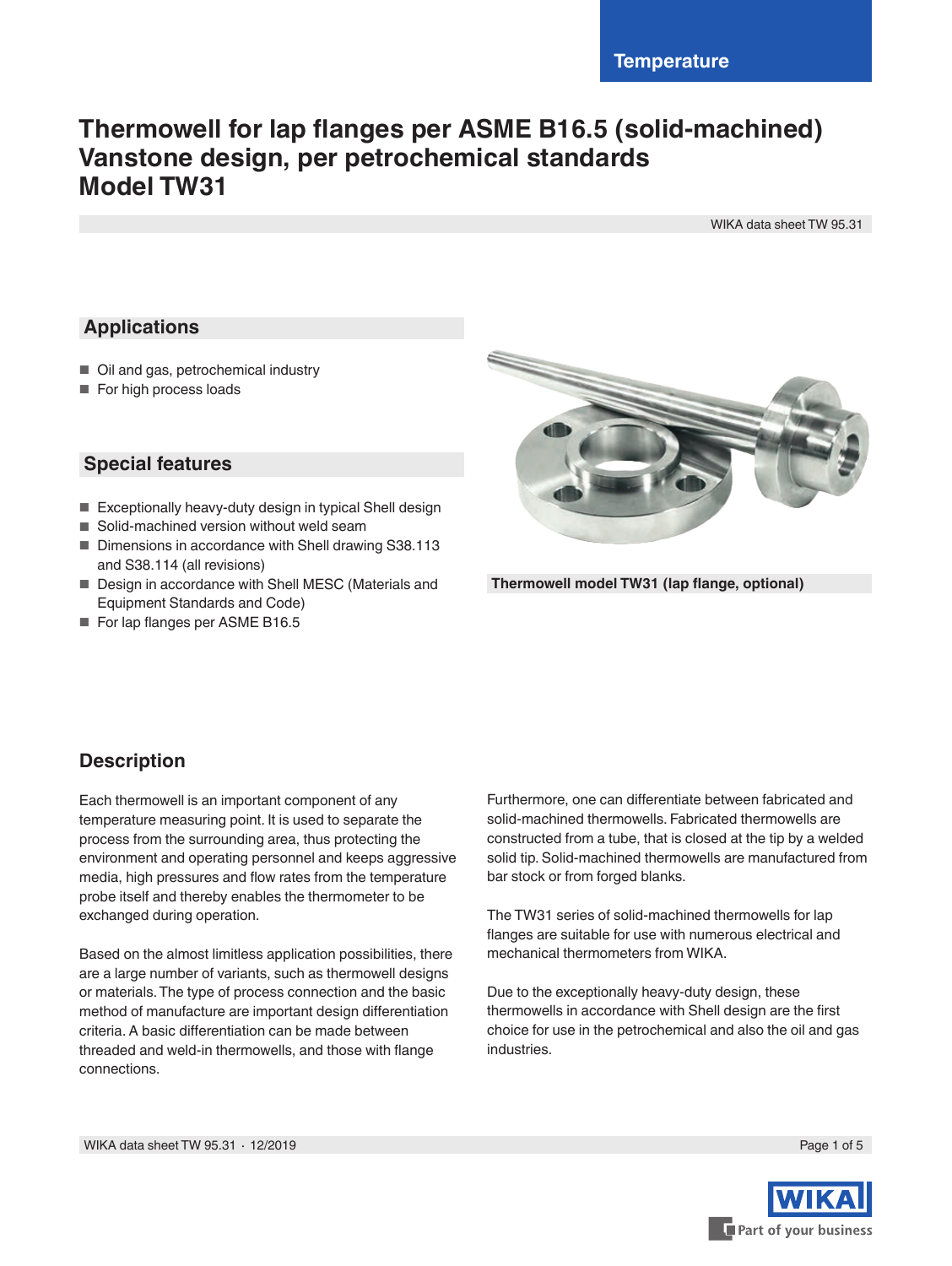# **Standard version**

#### **Thermowell material**

Stainless steel 316, stainless steel 316L, Duplex F51, alloy 400, alloy 625

#### **Connection to thermometer**

½ NPT female thread (due to the recessed position, only for use with 1/2" neck tubes)

#### **Bore size**

7 mm, stepped down 8 to 6.5 mm

#### **Shell standard length L**

230, 255, 305, 355, 405, 455 mm Thermowells with length  $L = 230$  or 255 mm are roughened at a length of 120 mm to  $R_a = 6 \mu m$ .

| <b>Shell</b><br>drawing | <b>Shell standard length</b> | <b>Insertion length</b><br>U |
|-------------------------|------------------------------|------------------------------|
| S38.113                 | 230                          | 215                          |
|                         | 255                          | 240                          |
|                         | 305                          | 290                          |
|                         | 355                          | 340                          |
|                         | 405                          | 390                          |
|                         | 455                          | 440                          |
| $S38.114$ <sup>1)</sup> | 230                          | 210                          |
|                         | 255                          | 235                          |

Note:

The installation length U below the sealing face is not defined in accordance with the Shell drawing, but is mandatory for a wake frequency calculation in accordance with ASME PTC 19.3 TW-2016 as "unsupported length".

#### **Permissible flow rates in accordance with Shell S38.113/114 specification**

| Rev.<br>2) | <b>Liquids</b><br>Vmax | Gases<br>$Y$ max   | <b>Calculation to</b><br><b>ASME PTC 19.3</b><br><b>TW-2016</b> |
|------------|------------------------|--------------------|-----------------------------------------------------------------|
| 0          | 8 m/s (26 ft/s)        | 40 m/s (131 ft/s)  | Recommended for<br>0, A, B                                      |
| A          | 8 m/s (26 ft/s)        | 40 m/s (131 ft/s)  | Recommended for<br>0, A, B                                      |
| в          | 8 m/s (26 ft/s)        | 16 m/s $(52 ft/s)$ | Recommended for<br>0. A. B                                      |
| C          | 12 m/s (40 ft/s)       | 12 m/s (40 ft/s)   | Required if<br>V <sub>process</sub> > V <sub>max</sub>          |
| D          | 12 m/s $(40 ft/s)$     | 12 m/s $(40 ft/s)$ | Required if<br>V <sub>process</sub> > V <sub>max</sub>          |
| Е          | 12 m/s $(40 ft/s)$     | 12 m/s $(40 ft/s)$ | Required if<br>V <sub>process</sub> > V <sub>max</sub>          |

1) The lengths 305, 355, 405 and 455 mm are basically not defined according to S38.114 and thus cannot be designed in accordance with the MESC specification. 2) Shell recommends using the current revision status

### **Permissible pressure ratings for ASME B16.5 lap**

**flanges in accordance with the Shell standard**

S38.113: 150 ... 1,500 lbs S38.114: 150 ... 2,500 lbs

#### **Thermowell specification**

■ in accordance with Shell standard drawing

- Dimensions per Shell drawing S38.113 or S38.114 of all revision levels
- Materials in accordance with ASTM specifications
- in accordance with MESC (Materials and Equipment Standards and Code)
	- Thermowell stamped with MESC number Through the MESC number (e.g. 768337.071.1), the thermowell will be clearly allocated a design and material. Deviations from this are not permitted.
	- Dimensions exclusively in accordance with Shell drawing S38.113/114
	- Materials in accordance with ASTM and additional MESC specifications
	- If the flow rates specified in Shell drawing S38.113/114 are exceeded, a wake frequency calculation in accordance with ASME PTC 19.3 TW-2016 is required. For this the medium velocity, the process temperature, process pressure and density are required.
	- Any changes to the design that may be necessary due to the wake frequency calculation must be within the MESC specifications (design specifications).

# **Options**

- Other dimensions and materials (not MESC compliant)
- Quality certificates
- Wake frequency calculation to ASME PTC 19.3 TW-2016 in critical applications (should the maximum permitted flow rate in accordance with S38.113/114 be exceeded) is recommended as a WIKA engineering service

For further information see Technical information IN 00.15 "Wake frequency calculation".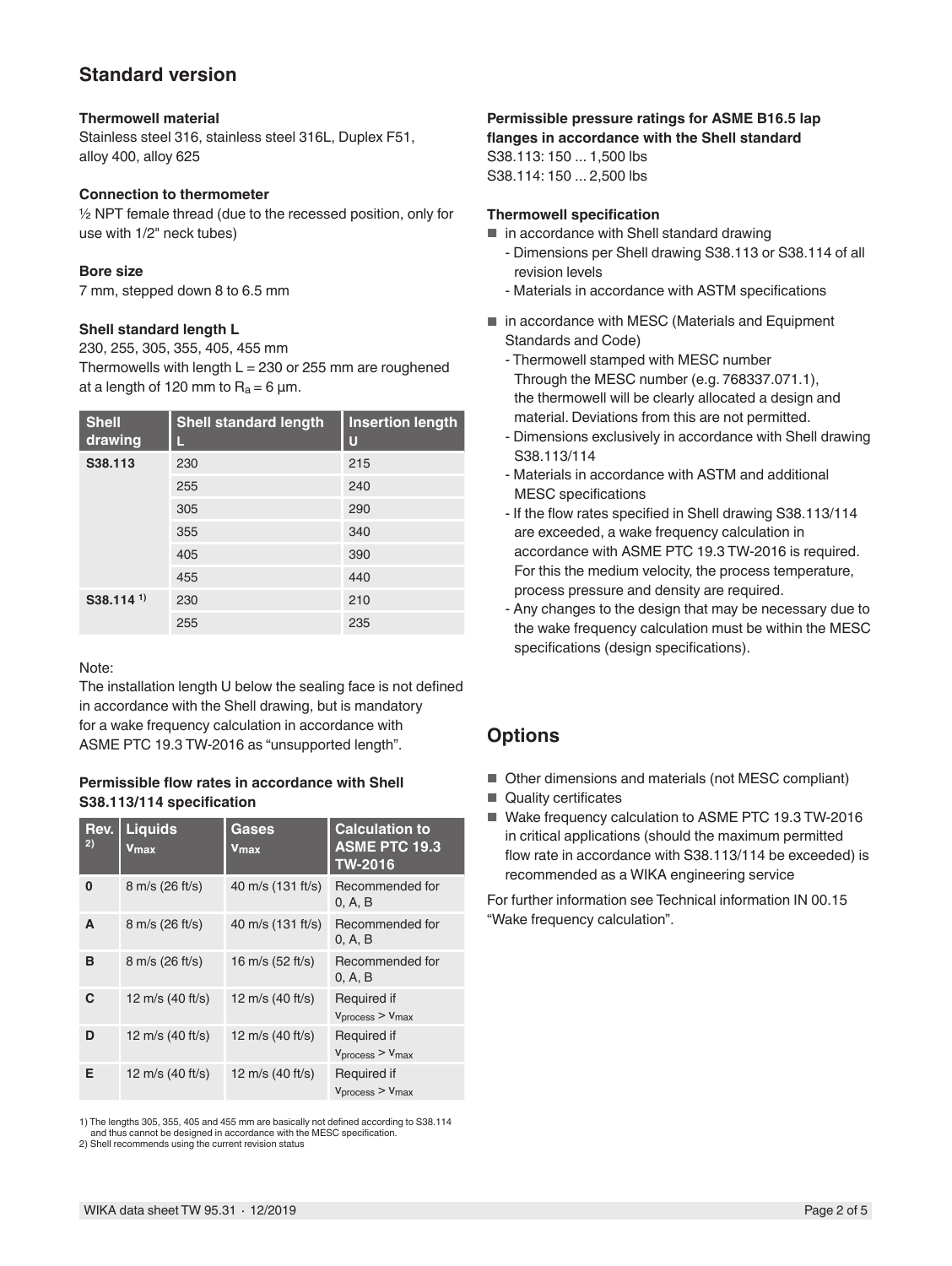### **Dimensions in mm**



**Version S38.113-0/A/B, S38.114-0/A/B** (Shell recommends using the current revision status)

Lap flange is not included in the standard scope of delivery.

| <b>Shell standard</b>                                                               | Weight<br>Dimensions in mm |                  |    |    |      |                |       |
|-------------------------------------------------------------------------------------|----------------------------|------------------|----|----|------|----------------|-------|
|                                                                                     | Øg                         | Ш                | ØQ | ØV | Ø Bd | $\overline{b}$ | in kg |
| S38.113<br>for 1.5" (DN 40) lap<br>flanges in accordance<br>with ASME B16.5         | 73                         | 230              | 30 | 14 | 48   | 15             | 1.6   |
|                                                                                     | 73                         | 255              | 30 | 14 | 48   | 15             | 1.7   |
|                                                                                     | 73                         | 305              | 30 | 14 | 48   | 15             | 1.8   |
|                                                                                     | 73                         | 355              | 30 | 14 | 48   | 15             | 2.0   |
|                                                                                     | 73                         | 405              | 30 | 14 | 48   | 15             | 2.1   |
|                                                                                     | 73                         | 455              | 30 | 14 | 48   | 15             | 2.3   |
| S38.114<br>for 2" (DN 50)<br>lap flanges in<br>accordance with<br><b>ASME B16.5</b> | 92                         | 230              | 30 | 16 | 60   | 20             | 1.6   |
|                                                                                     | 92                         | 255              | 30 | 16 | 60   | 20             | 1.7   |
|                                                                                     | 92                         | $305^{11}$       | 30 | 16 | 60   | 20             | 1.8   |
|                                                                                     | 92                         | 355 <sup>1</sup> | 30 | 16 | 60   | 20             | 2.0   |
|                                                                                     | 92                         | $405^{11}$       | 30 | 16 | 60   | 20             | 2.1   |
|                                                                                     | 92                         | $455^{1}$        | 30 | 16 | 60   | 20             | 2.3   |

1)  $L = 305...455$  mm is not part of the Shell S38.114 standard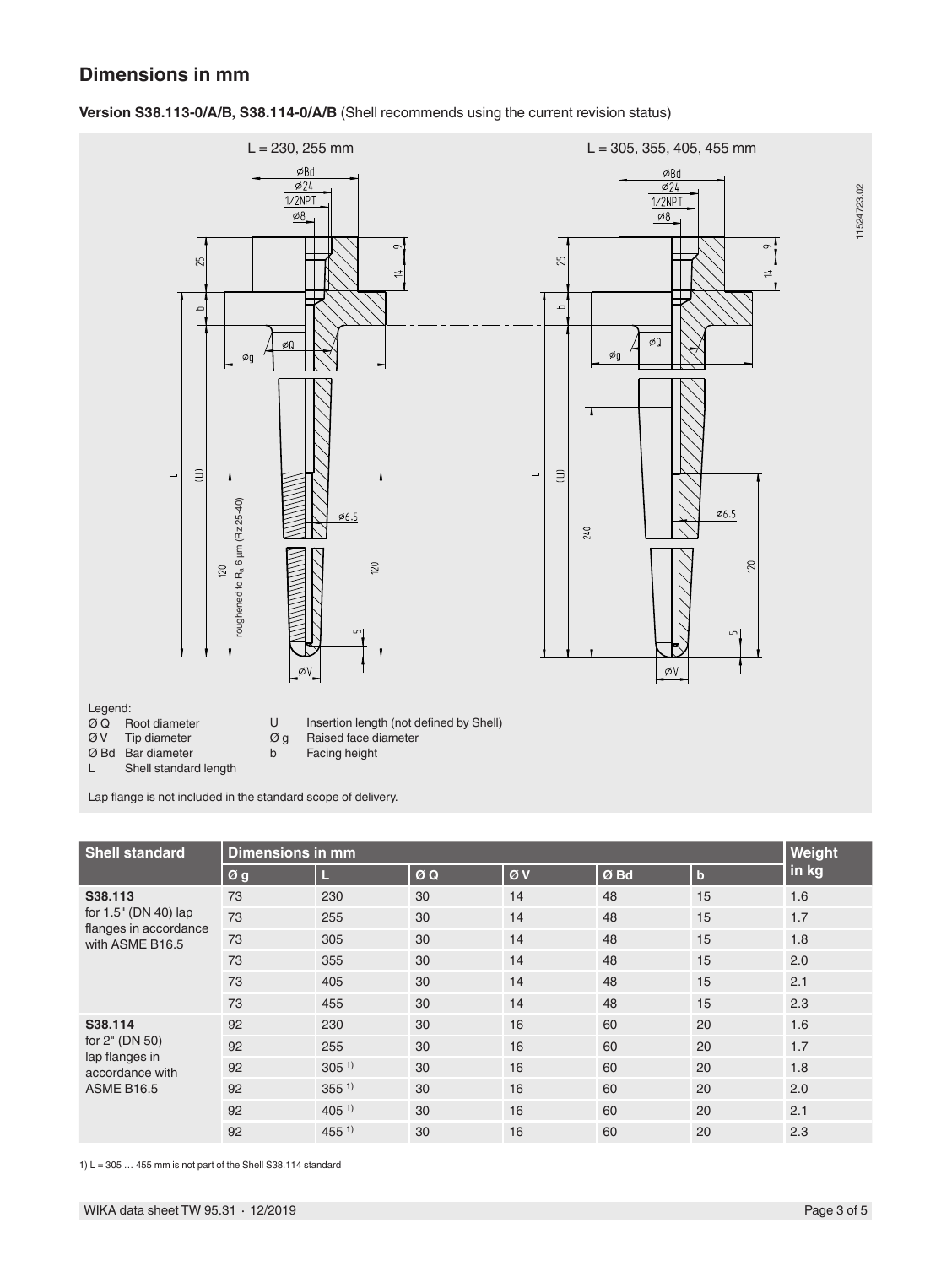

Lap flange is not included in the standard scope of delivery.

| <b>Shell standard</b>                                                     | Dimensions in mm |            |    |               |                          |      |             | Weight |
|---------------------------------------------------------------------------|------------------|------------|----|---------------|--------------------------|------|-------------|--------|
|                                                                           | Øg               | Ш          | ØQ | $ØV$ (rev. C) | $\varnothing$ V (rev. D) | Ø Bd | $\mathbf b$ | in kg  |
| S38.113<br>for 1.5" (DN 40) lap                                           | 73               | 230        | 30 | 14            | 19                       | 48   | 15          | 1.6    |
|                                                                           | 73               | 255        | 30 | 14            | 19                       | 48   | 15          | 1.7    |
| flanges in accordance<br>with ASME B16.5                                  | 73               | 305        | 30 | 14            | 19                       | 48   | 15          | 1.8    |
|                                                                           | 73               | 355        | 30 | 14            | 19                       | 48   | 15          | 2.0    |
|                                                                           | 73               | 405        | 30 | 14            | 19                       | 48   | 15          | 2.1    |
|                                                                           | 73               | 455        | 30 | 14            | 19                       | 48   | 15          | 2.3    |
| S38.114<br>for 2" (DN 50), lap<br>flange in accordance<br>with ASME B16.5 | 92               | 230        | 30 | 16            | 19                       | 60   | 20          | 1.6    |
|                                                                           | 92               | 255        | 30 | 16            | 19                       | 60   | 20          | 1.7    |
|                                                                           | 92               | $305^{1}$  | 30 | 16            | 19                       | 60   | 20          | 1.8    |
|                                                                           | 92               | $355^{1}$  | 30 | 16            | 19                       | 60   | 20          | 2.0    |
|                                                                           | 92               | $405^{11}$ | 30 | 16            | 19                       | 60   | 20          | 2.1    |
|                                                                           | 92               | $455^{1}$  | 30 | 16            | 19                       | 60   | 20          | 2.3    |

1)  $L = 305...455$  mm is not part of the Shell S38.114 standard

14056242.02

 $\circ$ 

 $\frac{1}{2}$ 

14056242.02